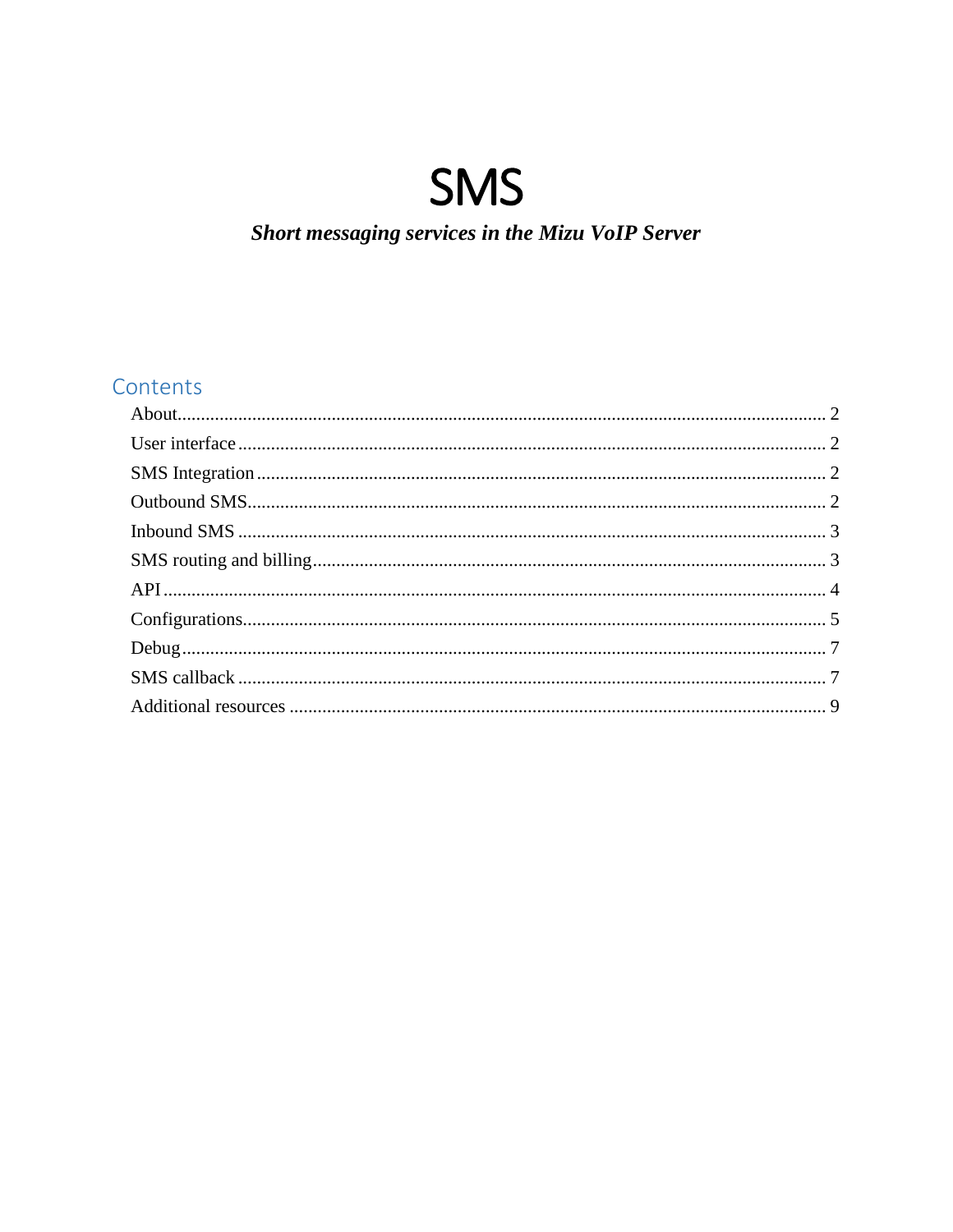# <span id="page-1-0"></span>About

Users of the Mizu VoIP server can send and receive SMS messages from softphones, web portal or API. The server is capable to also convert simple SIP text messages to SMS if the target is a mobile phone number.

Incoming SMS requests can be converted to HTTP(S) or SMPP(S) requests and forwarded to an SMS gateway defined by the smsurl global config value.

The server can also use SMS for special purposes such as SMS code based sign-up verification (uauthverify) or administrative alters.

## <span id="page-1-1"></span>User interface

Once SMS is configured on your server, the endusers has various method to send SMS messages:

- Using the [API.](https://www.mizu-voip.com/Portals/0/Files/VoIP_Server_API.pdf) This can be easily integrated with any custom user interface or third party tool. See the API section below for the details.
- Customized softphones: softphones provided by Mizutech can have a "Send SMS" feature
- Third-party softphones: the server is cabable to convert standard SIP chat messages to SMS if the target is a mobile phone number, thus SMS can be sent from any SIP endpoint (sendsmsmessages global config option enabled by default)
- Web portal: Users can also send SMS messages from the enduser web control panel (SMS page)
- Server console: you can easily test SMS messages using the asendsms command. Example: asendsms,TONUMBER,Hello word

#### <span id="page-1-2"></span>SMS Integration

To be able to offer SMS capabilities for your users, you will need to interconnect with an SMS service provider or with an SMS gateway.

The Mizu VoIP server has support for SMS over various protocols such as SIP IM, email, 3GPP SMS routing, SMPP or HTTP GET/POST with proprietary API's using clear text, JSON, XML or other text based payload types.

You can configure integration with any SMS service as described below.

## <span id="page-1-3"></span>Outbound SMS

The server can connect to SMS providers (such as [clickatel](https://www.clickatell.com/) , [routomessaging](https://www.mizu-voip.com/Portals/0/Files/sms_softswitch.pdf) or [sight\)](https://www.sinch.com/products/sms-api/) and send SMS message via SMPP(S) or HTTP(S) requests.

If you don't have an SMS provider yet then please consider this list:

clickatell.com www.sinch.com infobip.com messagingbay.com www.routomessaging.com hqsms.com tm4b.com smsbts.com bulksms.co.uk smsxchange.com textmagic.com truesenses.com txtlocal.co.uk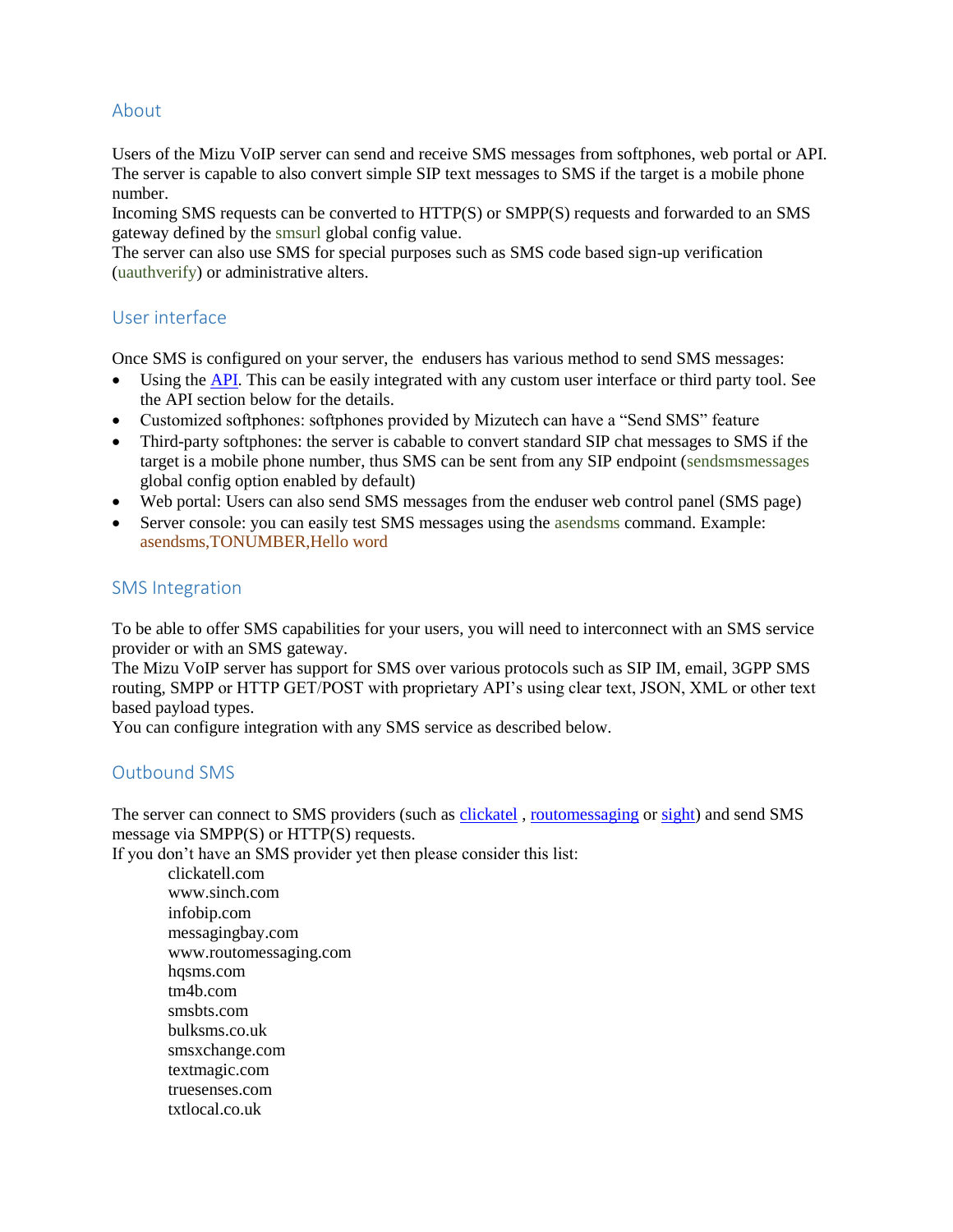We recommend *clickatel* and [sight](https://www.sinch.com/products/sms-api/) due to their affordable pricing and system stability.

The SMS API URL and it's parameters must be obtained from the SMS provider.

Set the URL in the global configuration under the smsurl key.

If the SMS is to be sent over [SMPP,](https://en.wikipedia.org/wiki/Short_Message_Peer-to-Peer) then the URL must have the following format:

SMPP;key1=value1;key2=value2;…etc. See the parameters below at the "SMPP parameters" section. If the request have to be a HTTP POST (instead of GET) then you can set the data to be posted with the smssendata parameter or stored in the smssendata.txt file in the server app folder.

If some special HTTP header(s) are required (for example Authentication) then you can specify it with the sms smssendheader parameter or in the smssendheader.txt file.

You can use the following keywords in the smsurl, smssendata and smssendheader:

[fromid], [fromnum],[tonum],[message],[smscounter],[smsid],[gatewayid],[clientip] or any SQL query in brackets such as {SELECT …}.

These will be replaced automatically to their respective values for each session.

The delivery success is guessed by default from the response or you can configure the smssuccessstring and/or smsfailstring the keyword to look for (the response is parsed as simple text). Unicode messages are also supported.

If you wish to route to SMS messages to multiple providers then you should follow the following steps:

- set the smsrouting global config option to 1
- add SMS GW users
- setup the routing
- setup billing
- HTTP POST data will be loaded from smssendata\_ID.txt loaded file (where ID is the gateway id -tb\_users.id)
- HTTP headers can be added from smssendheader\_ID.txt file (where ID is the gateway id tb\_users.id)

You can find more details about SMS setup [here.](https://www.mizu-voip.com/Portals/0/Files/sms_softswitch.pdf)

# <span id="page-2-0"></span>Inbound SMS

You can also receive incoming SMS messages as HTTP callback requests.

To enable SMS receiving, set the smsreceive route parameter to 4 (or any other value as described below).

For incoming SMS you will have to configure your SMS service provider callback URL to point to your server smsreceive [API](https://www.mizu-voip.com/Portals/0/Files/VoIP_Server_API.pdf) which looks like this:

<http://domain.com/mvapireq/?apientry=smsreceive>

(Replace the domain.com with your SIP server domain name or IP address and use HTTPS instead if you enabled TLS on your server)

For example a simple SMS send might look like this:

[https://sip.mydomain.com/mvapireq/?apientry=smsreceive&from=1234567&to=98765432&message=W](https://sip.mydomain.com/mvapireq/?apientry=smsreceive&from=1234567&to=98765432&message=Works&now=555) [orks&now=555](https://sip.mydomain.com/mvapireq/?apientry=smsreceive&from=1234567&to=98765432&message=Works&now=555)

(You can also use POST instead of GET)

See the smsreceive\_xxx parameters below for other incoming SMS related configuration options.

# <span id="page-2-1"></span>SMS routing and billing

After all SMS message a CDR record will be created with its type set to "SMS".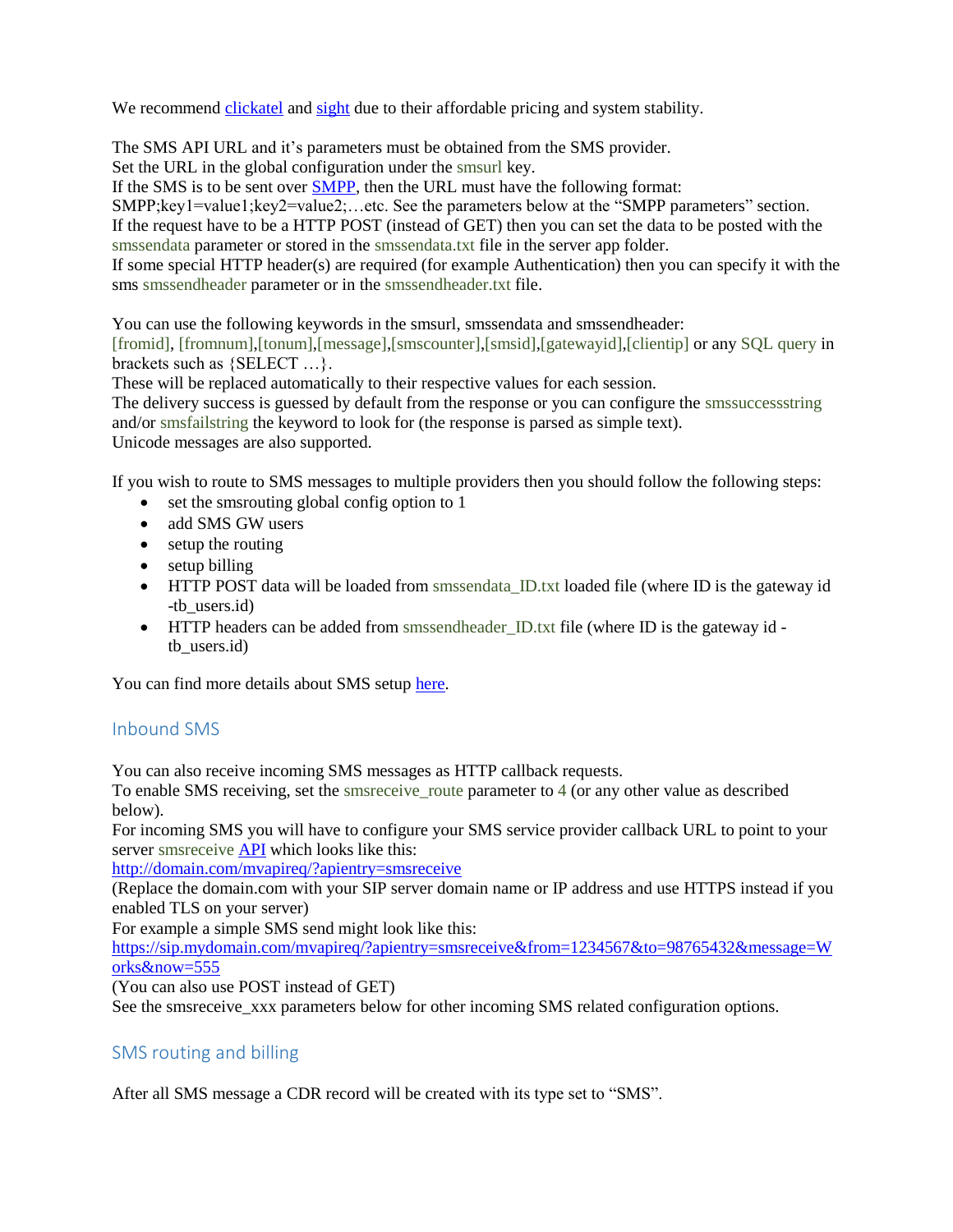SMS messages are routed according to your routing rules in case if you have multiple outbound routes and billed according to your pricing rules. SMS messages billing can be specified by selecting SMS as the service type on the Price setup form. The smstime is set to 60 sec by default.

If no pricing found, then the sms messages will be billed by smsprice value. For unified pricing you can use the smsprice and the smstime. (in this case all sms messages will be billed with the same price, regardless of the destination) Otherwise the pricing can be set on the "Price Setup" form the same way as for voice calls. The only difference is that all SMS messages appear with 60 sec duration. In case if you wish to rewrite the outbound SMS number, check this FAQ point for the details.

#### **Rewrite SMS number or prefix**

Create a stored procedure named v\_dialplansms with the following inputs:

- tonum varchar(256)
- fromid int
- fromnum varchar(64)
- clientip varchar(64)

This sp must return one field containing the rewritten target number ("tonum")

Set the "usesmsprefixsp" global config option to "true" and reload.

Note:

*For each SMS message a CDR record is generated (you can see them on the "CDR" form). Please note that the CDR generation might be delayed by about 10 seconds (because the server also sends a second requests to verify wether the SMS was sent successfully or not).*

#### <span id="page-3-0"></span>API

#### **The following [API](https://www.mizu-voip.com/Portals/0/Files/VoIP_Server_API.pdf) entries are defined:**

sms: old deprecated sendsms: asynchronously (fast) send SMS for endusers (check user rights and billing) sendsmssync: synchronously (wait for delivery result) send SMS for endusers (check user rights and billing) asendsms: asynchronously (fast) send SMS for admins asendsmssync: synchronously (wait for delivery result) send SMS for admins

#### **API parameters:**

Sender number: anum or from Target number: bnum or to Message text body: message or txt

#### **Answer:**

On success, the API will answer with message beginning with OK text. On failure, the API will answer with message beginning with ERROR text.

#### **Note:**

By default the "asendsms" and "sendsms" API will send the SMS asynchronously. This means that you will receive a positive answer immediately once the send was initiated (which is then completed in a separate thread). You can use the "asendsmssync" or "sendsmssync" API to send SMS synchronously. This will wait for the final status.

We recommend the "asendsms" and "sendsms" API to be used for high volume SMS since it is much faster. The "asendsmssync" and "sendsmssync" API should be used only if you need an accurate result (delivery succeed/failed) for the API. Otherwise you can always check the CDR for the delivery results.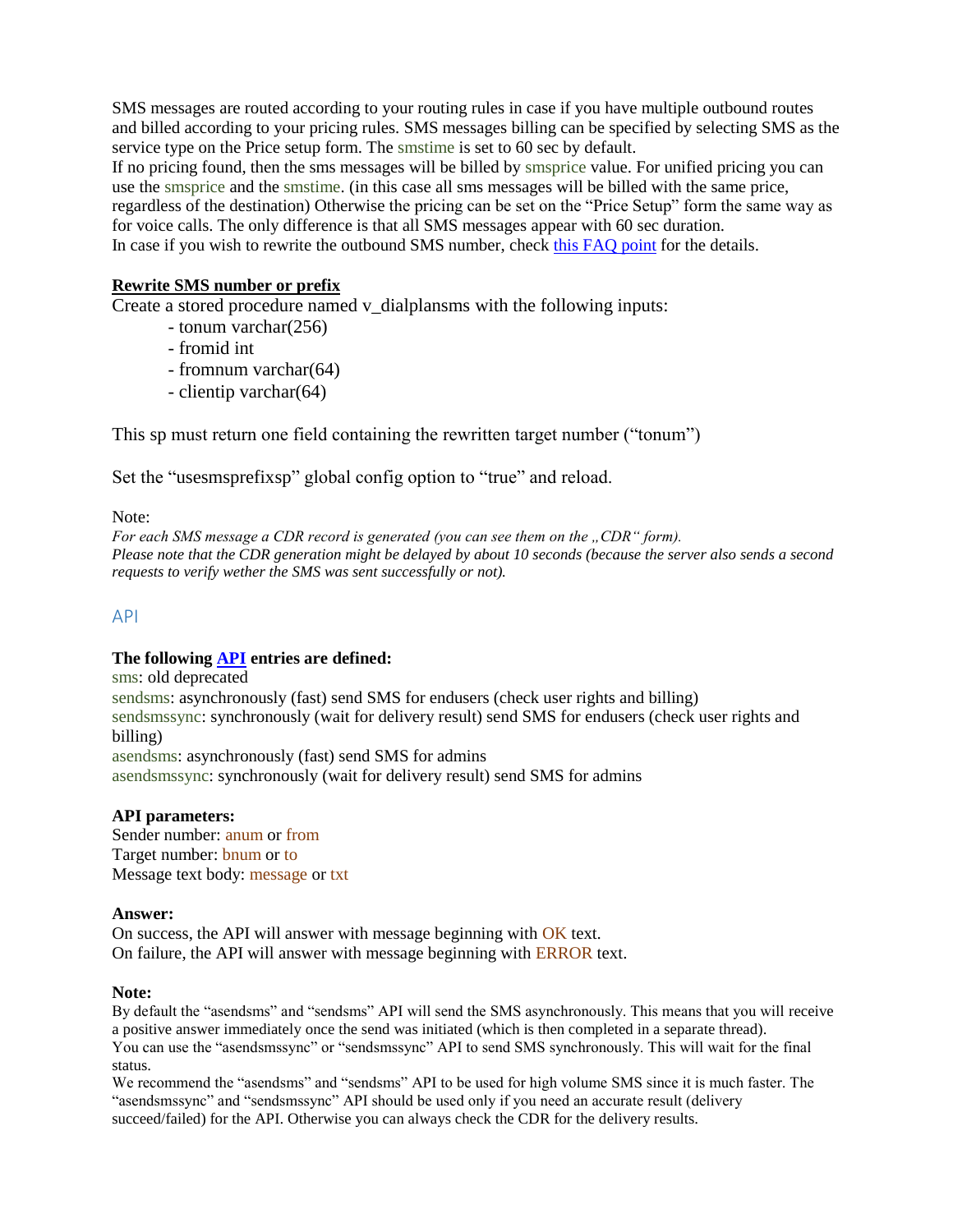### **Example:**

[http://yourserveraddress.com/mvapireq/?apientry=asendsms&authkey=xxx&authid=xxx&authmd5=xxx](http://yourserveraddress.com/mvapireq/?apientry=asendsms&authkey=xxx&authid=xxx&authmd5=xxx&authsalt=xxx&anum=FROMNUMBER&bnum=TONUMBER&message=MESSAGE&now=555) [&authsalt=xxx&anum=FROMNUMBER&bnum=TONUMBER&message=MESSAGE&now=555](http://yourserveraddress.com/mvapireq/?apientry=asendsms&authkey=xxx&authid=xxx&authmd5=xxx&authsalt=xxx&anum=FROMNUMBER&bnum=TONUMBER&message=MESSAGE&now=555)

# <span id="page-4-0"></span>**Configurations**

All SMS related settings can be configured from the following places:

- Users and devices form: you might create multiple outbound SMS gateways as "SMS GW" user entries
- Routing form: you can create routing rule patter(s) for SMS messages by setting the "Type" to "SMS" for the directory definition
- Price Setup form: create billing rules for SMS messages by specifying "SMS" for the pricing packet(s) service type
- Global configuration: search for "sms" and/or "smpp" to list all SMS related settings (discussed here below)

The SMS related global config options are listed below:

enablesms: enable the SMS module (default is true. Set to false to disable)

smsurl: outbound SMS URL (it can be also an executable path instead of URL)

smssendata: HTTP data for outbound SMS if POST have to be used

smssendheader: HTTP headers for outbound SMS (for example Authentication header)

smsthread: 0: no separate thread (more reliable answer), 1: separate thread (better performance)

smsverifyurl: if a second request is request to verify the SMS success (currently harcoded to use "messageId" from the answer

smssendataverify: HTTP POST data for verify (otherwise HTTP GET will be used)

smsverifydelay: milliseconds to wait before calling the verify URL

smssignature: to add a "signature" text after all outbound SMS

smsadv: set to true for advertising –to insert and advertising message before each outbound SMS (tb\_advertisment)

smsadvprefix: insert a text before each message

smsadvvalue: users can receive some credit if advertisement are sent to them

smssuccessstring: success keyword to look for in the response (depending on your SMS provider and payload type)

smsfailstring: failure keyword to look for in the response (depending on your SMS provider and payload type)

smsrouting: if SMS routing have to be used ("Routing" form): -1: auto guess, 0: global config only, 1=multiple sms gw

sendsmsmessages: specifiy wether to convert SIP IM to SMS. 0=no,1=to mobile only (default), 2=to all phone number, 3=to all destination

smsprice: default SMS price for a 60 second SMS (which is the default "duration" for an SMS) smstime: SMS messages will be treated with this duration (60 seconds by default)

smsreceive\_route: how to forward incoming SMS to users: 0: disable, 1:chat,2:email,3:chat or email,4:chat and email

smsreceive ip: allow incoming SMS only from this IP address or IP address list separated by comma (if empty, then it will allow from anywhere)

smsreceive check: any string to check if the message is incoming sms, otherwise will be dropped. usually empty

smsreceive from: extact sms sender number from the incoming message. it can be a single word parameter name or fromstring1,fromstring2,tostring1,tostring2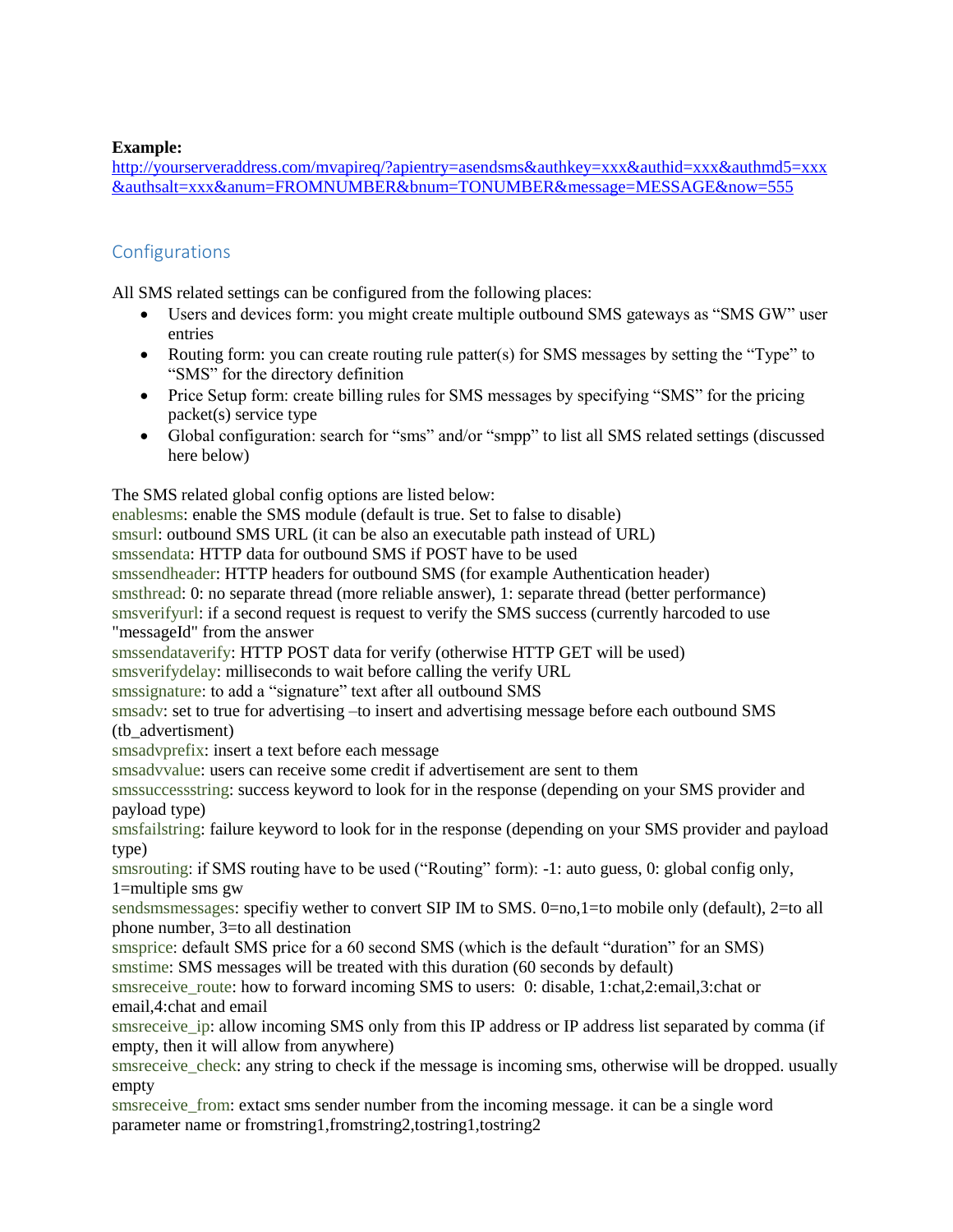smsreceive to: extact sms target number (our user) from the incoming message, it can be a single word parameter name or fromstring1,fromstring2,tostring1,tostring2

smsreceive message: extact the SMS message body from the incoming message. it can be a single word parameter name or fromstring1,fromstring2,tostring1,tostring2

### **SMPP parameters:**

SMPP parameters can be set in the global configuration with an "smpp" prefix (for example "smpp\_server") or inside the SMS URL as key=value pairs.

Example URL or smpp\_allparameters:

- Basic: SMPP;server=11.22.33.44;username=smppuser;password=xxx;serverport=2775
- Advanced: SMPP;server=55.66.77.88;username=smppuser;password=xxx;serverport=2785;version=50;timeout= 30;msgpriority=3;servicetype=CMT;SourceTON=1

Possible parameters:

- smpp\_allparameters: You can store all the below parameters in this single field using the above format
- server: SMPP server address to connect to. The instant messaging server must contain a valid SMPP service application address. Usually an IP address.
- username: User ID value to be used for identification with the SMPP service
- password: This is the user's password
- serverport: SMPP server port (default is 2775)
- version: the SMPP version to be used. Possible values: 33: v.3.3, 34: v.3.4, 50: v.5.0. Default is 34  $(v.3.4)$
- secure: set to 1 if you need SSL/TLS connection
- systemtype: Some SMS servers might require suplying the system type which is usually an abbreviation string of maximum 12 characters. Default is empty.
- servicetype: type of service. Can be set globally or by message. Possible values: 0: default, 1: CMT, 2: CPT, 3: VMN, 4: VMA, 5: WAP, 6: USSD, 7: CBS. Default is 0.
- msgpriority: message priority. Can be set globally or by message. Possible values: -1: default, 0: low, 1: normal, 2: high, 3: urgent. Default is 1 (normal).
- msgexpire: optional MC expiration time in YYMMDDhhmmsstnnp format. p set to "R" means relative. (validity period of the current message). Default is empty. t means tenths of a second (0-9). nn means quarter-hour time difference between local time and UTC time (00-48)
- timeout: timeout in seconds for inter-packet inactivity. Default is 60. You might set the AbsoluteTimeout config to true to interpret this as total timeout.
- recipients: one destination phone number or multiple destinations separated by ; (max  $255$ )
- recipienttype: 0: normal SMS number or ipv4, 1: namelist
- isdata: set to 1 if you wish to send the paypload as data instead of a message. Only one recipient is supported in this case
- Extraconfig: additional exta configuration parameters as key=value;key2=value2;
	- o SenderAddress: the SMPP protocol allows an External Short Messaging Entity (ESME) to specify its address, whether it is a phone number or an IP address. If SenderAddress is not set, the component will default to the value in LocalHost
	- o SourceTON: Type of Number for the ESME. 0: unknown, 1: international, 2: national, 3: network specific, 4: subscriber number without prefixes, 5: alphanumeric, 6: abbreviated
	- o SourceNPI: Number Planning Indicator for the ESME used to specify the numbering plan. 0: unknown, 1: ISDN, 3: data, 4: telex, 6: landline, 8: national, 9: private, 10: ERMES, 14: internet, 18: WAP. Default is 1 which since mobiles are usually covered by ISDN
	- o DestinationTON: Type of Number for the destination ESME. Possible values: same as for SourceTON.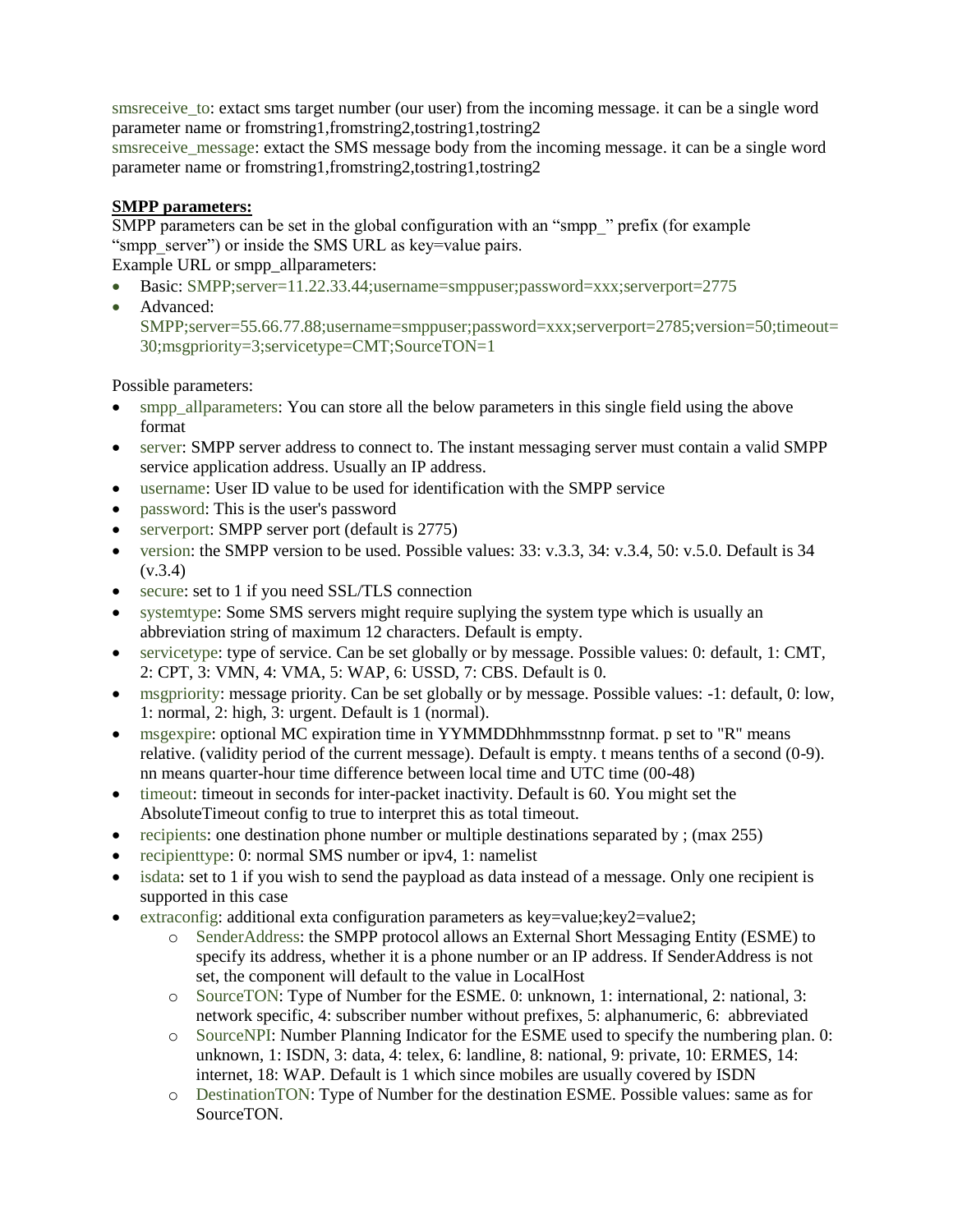- o DestinationNPI: Number Planning Indicator for the desination ESME. Possible values: same as for SourceNPI.
- o DataCoding: data encoding mechanism to be used for the current message. Possible values: 0: MC Specific encoding, 1: IA5 (CCITT T.50)/ASCII (ANSI X3.4), 2: Octet unspecified (8-bit binary), 3: Latin 1 (ISO-8859-1), 4: Octet unspecified (8-bit binary), 5: JIS (X 0208-1990), 6: Cyrillic (ISO-8859-5), 7: Latin/Hebrew (ISO-8859-8), 8: UCS2 (ISO/IEC-10646), 9: Pictogram Encoding, 10: ISO-2022-JP (Music Codes), 11: Reserved, 12: Reserved 2, 13: Extended Kanji JIS (X 0212-1990), 14: KS C 5601,
- o HexString: a hex-encoded binary string to be sent to the current recipient
- o InBufferSize: size in bytes of the incoming queue of the socket.
- o OutBufferSize: size in bytes of the outgoing queue of the socket.
- o AbsoluteTimeout: determines whether timeout means inactivity timeout or absolute timeout
- ssl config (to be set only if you need to use secure SMPPS):
	- o sslaccept: set to "ANY" or "ALL" to accept any certificate presented by the server. set to to cler it and force cert validation.
	- o sslencodig: the PEM/base64 encoded SSL certificate
	- o sslcertstore: name of the certificate store for the client certificate. Possible values: MY: personal cert store, CA: authority certs, ROOT: root certs, SPC: publisher cert, filename: PFX or java cert store or cert+private key file
	- o sslpwd: password for the certificate store (if any)
	- o sslstoretype: type of certificate store for the client certificate. Possible values: 0: user, 1: machine, 2: PFX file, 3: PFX blob, 4: PEM cert and key
	- o sslsubject: subject of the certificate used for client authentication. can be set to \* for any

# <span id="page-6-0"></span>Debug

In case if you encounter any issue with SMS sending, you can find out the problem following these steps:

- 1. Verify the SMS related configuration described above. Search for "sms" in the global config on the "Configurations" form.
- 2. Note that the Mizu server SMPP module will bind as a transmitter. Receiver and trasreceiver bind is not supported.
- 3. SMPP connectivity and message delivery can be tested with the mnetutils.exe (found in your VoIP server app folder).

You can also test with third party tools such as **SMPPC**li.

- 4. Check the SMS CDR records (CDR form). Delivered SMS messages has a positive "duration" set after the smstime global config (60 default). Failed SMS messages has 0 duration and you can find details in the disconnect reason and comment fields (with "All Fields" checkbox checked). Note: if a separate API request is used for SMS verification then the CDR records are generated with around 6 seconds delay.
- 5. If the problem is not clear from the CDR, have a look into the server logs (MizuManage -> Control -> Logs -> Show -> Log Folder). Make sure that the logs are enabled (Set to "On" or loglevel is set to 5) and search for "sms" in the logs (or for "sendsms" or for your SMS number or message text).

# <span id="page-6-1"></span>SMS callback

Using SMS callback you can initiate VoIP calls with SMS messages.

If you subscribe to an SMS provider (like clickatel) the server can receive SMS messages (usually on http port 8084) and initiate actions regarding the content.

By sending an sms messages users can initiate callback, register a new A number for CLI authentication, initiate phone to phone call or add credit to your account.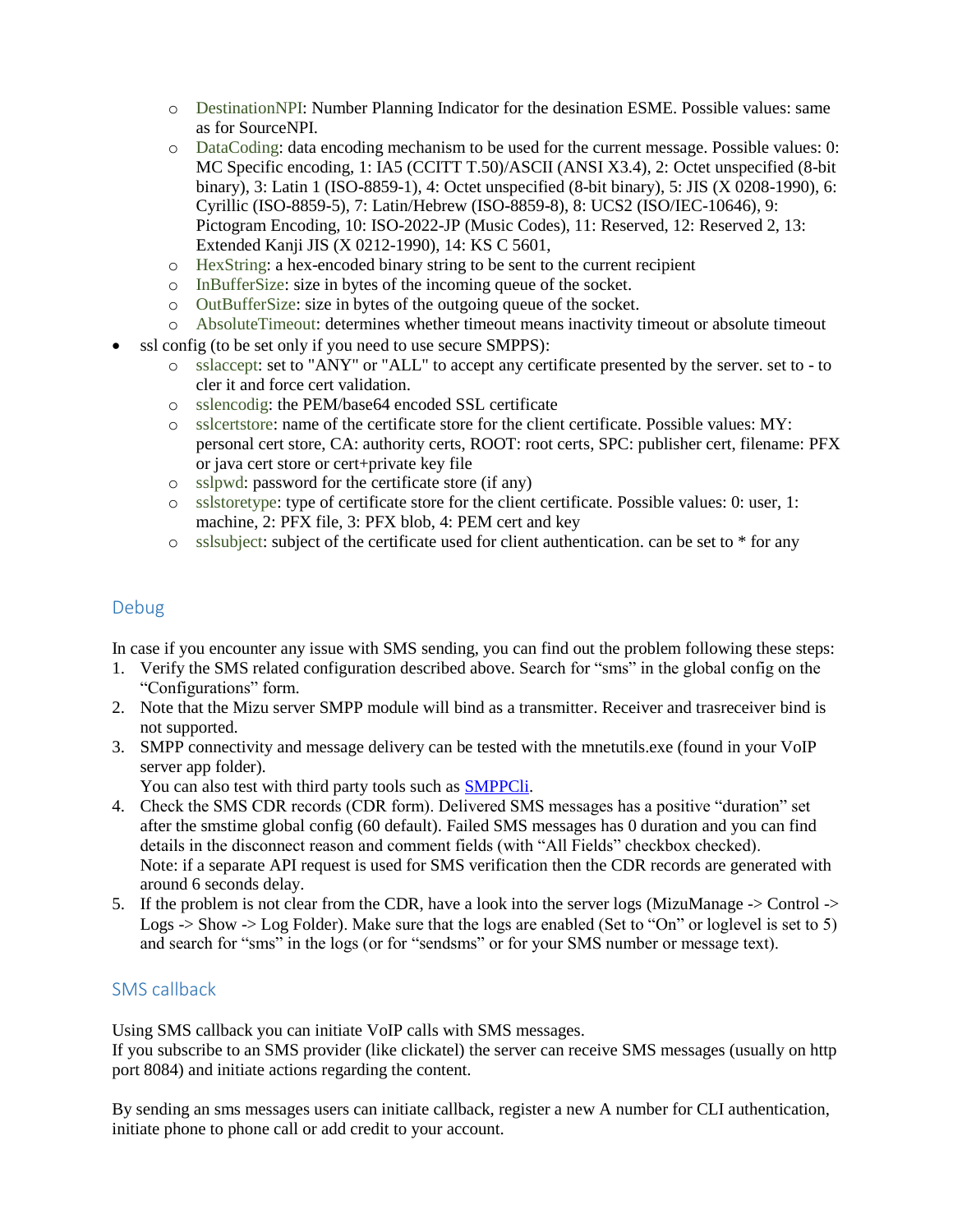There are different formats for all functions (short/long - depending on the authentication method). The server can use A number based authentication for the incoming sms messages. If the CLI is hided, or the A number is not specified then the users have to send their username and password or a pincode. Instead of SMS callback we can recommend the phone to phone functionality. (In this mode the users don't have to work with the IVR. the 2 phone number can be interconnected immediate)

The authentication of the requests is done based on "callingcardauth" global setting. Pincode can represent the concatenated username and password (if allowed by callingcardauth)

#### **The following formats are defined**:

general username password number1, number2 pincode number number pincode b (pincode based authentication. the A number will be called back)

general requests will result in a p2p call when at least 2 number is known. If only one number is know, than it will result in generating a callback to that number. Two numbers can be supplied, one by sms and the another number can be known from the sender CLI.

#### callback:

b username password number (username and password based authentication and the number to be called) b pincode number (pincode based authentication and the number to be called) b number (pincode based authentication only the number to be called have to be sent) b (pincode based authentication. the A number will be called back)

register new number: n username password number n pincode number n number

phone to phone: p username password number1 number2 p pincode number1 number2 p number1 number2 p number2

add credit: c username password rechargecode number2 c pincode rechargecode number2 c rechargecode number2 c rechargecode

#### **Example http request:**

POST / HTTP/1.1 User-Agent: Clickatell MO Callback Host: 99.99.99.99:8084 Pragma: no-cache Accept: Referer: 99.99.99.99 Content-Length: 157